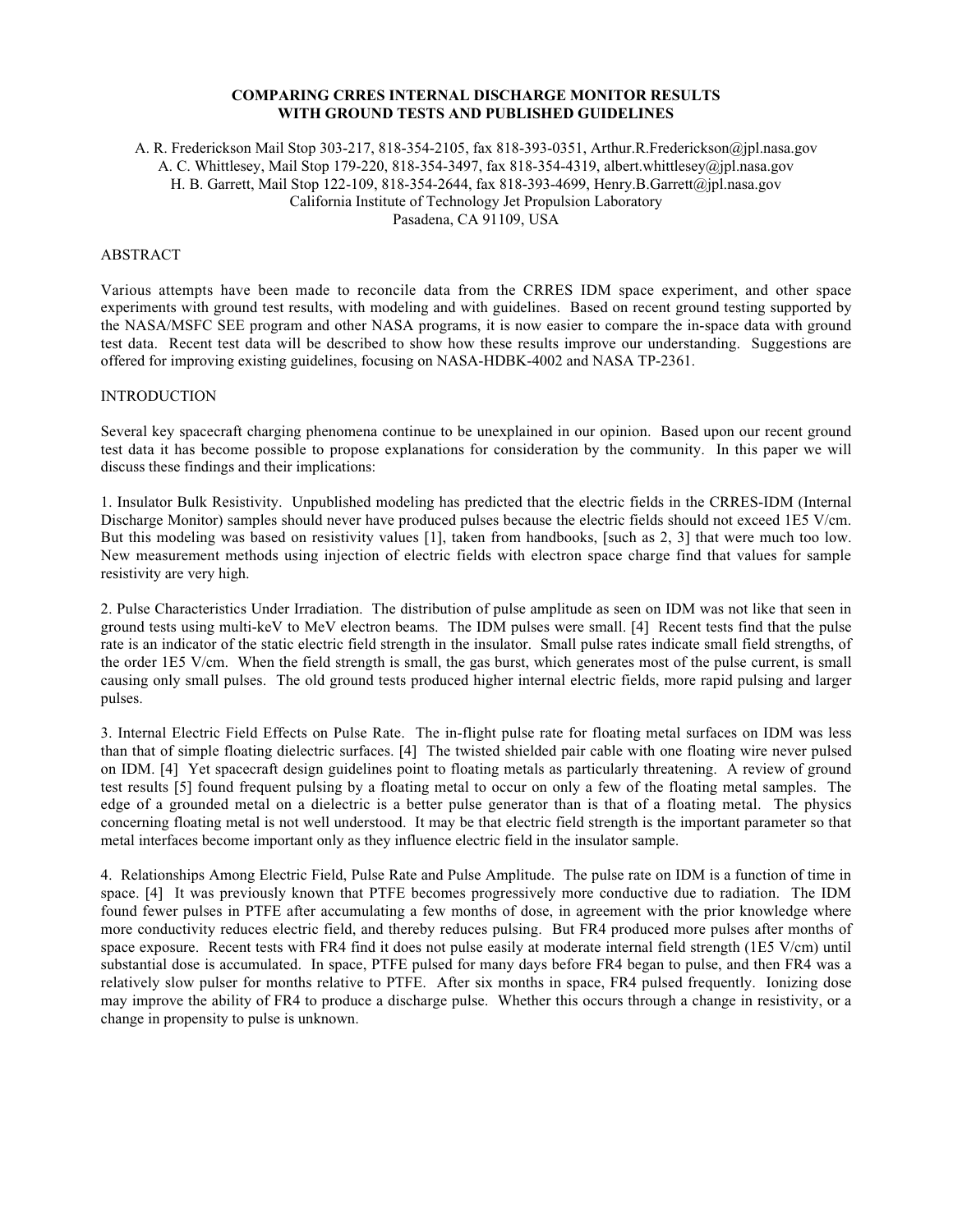### RESULTS

Detailed results for specific ground tests, and comparison to spacecraft data follow.

# I. INSULATOR BULK RESISTIVITY

A) Ground Test of Dark Resistivity of Kapton and LaRC-SI Polyimide.

Because the pulse rate and amplitude depend on the electric field in the insulator, and because the electric field is controlled by the resistivity of the insulator, it is important to know the resistivity. We have found that tabulated handbook values of resistivity may not be appropriate for our purposes. Here we report the results of resistivity as measured using a classical test procedure, and compare it to values of resistivity as measured by a space charge decay method. The space charge decay method produces a different resistivity value that appears to be superior for our purposes.

Resistivity values of various magnitudes have been assumed for space applications. Our resistivity measurements performed using the classical conductive electrode method obtained resistivity values of approximately 1E16 ohm-cm. After several months in vacuum, the same measurements were repeated and similar results were obtained. Thus, for measurements of this kind in polyimide, time in vacuum may be of little importance. However, as shown below, values of resistivity obtained by using conductive electrodes on the sample may be disturbed by the effects of the metalinsulator interface.

Standard methods for measuring resistivity were simulated in this test. [1] The experiment is described by Fig. 1. Damp cardboard was chosen as a simple electrode that makes contact everywhere to nearly flat surfaces. The consistency of this contact was tested in many ways. The contact pressure (740 grams over the entire sample) was varied a factor of ten larger and ten smaller without changing the results. Tests were made with the cardboard both very wet and air-dried for three days with no discernable difference in the measurement. The condition of very wet cardboard guaranteed that all of the sample surface was in contact with the circuit. The condition of three-day air-dried cardboard produced equally good contact.



**Figure 1. Method for measuring resistivity of the samples.** The inner diameter of the guard ring is 4.77 cm. The laminated circular copper electrode at the bottom of the sample has area of  $16.6 \text{ cm}^2$ . The sample thickness is  $0.0051$ cm. The test was performed in room air. Voltage was varied from +64V to —64V.

The measured currents and resistivities are in the table below. Sample SI is a NASA/Langley polyimide, and KA is commercial Kapton. It is interesting that after being evacuated for three months the currents are a little larger than prior to evacuation. We will not speculate about the reasons for this effect. But it must be remembered that the method involves contacts on the samples with the possibility of injection of ions from the contacts, and therefore memory of prior treatments.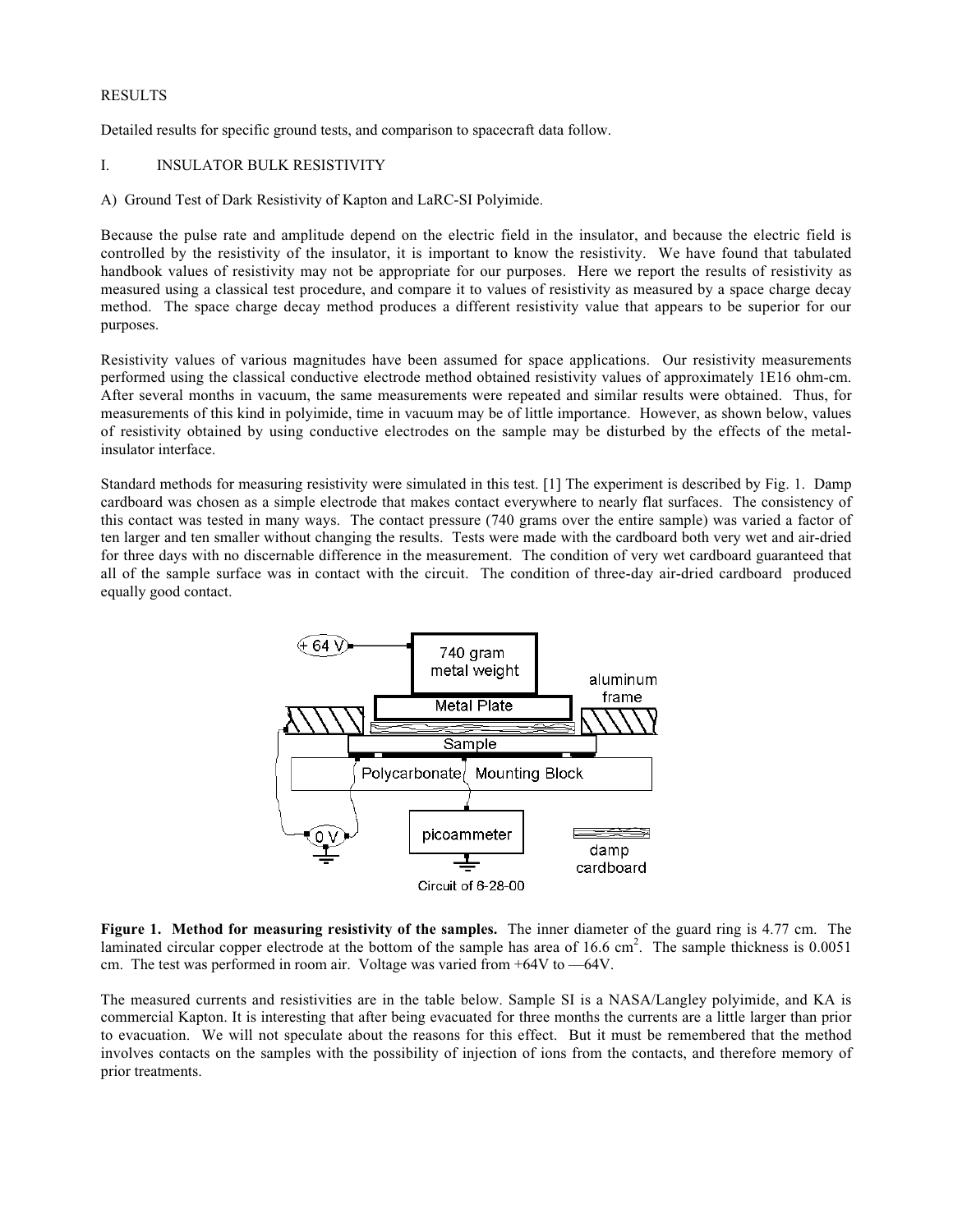| <b>TIME AT BIAS</b> | <b>SAMPLE SI001</b>               | <b>SAMPLE KA001</b>               |
|---------------------|-----------------------------------|-----------------------------------|
| 2 minutes           | $0.060$ nA                        | $0.14$ nA                         |
| 6 minutes           | $0.030$ nA                        | $0.11$ nA                         |
| 10 minutes          | $0.023$ nA rho = $0.88E16$ ohm-cm | $0.091$ nA rho = $0.23E16$ ohm-cm |
| 4 hours             | $0.010$ nA rho = 2.0E16 ohm-cm    |                                   |
| 7 hours             | $0.011$ nA                        |                                   |
| 43 hours            |                                   | $0.057$ nA rho $0.37E16$ ohm-cm   |
| 123 hours           | $0.0076$ nA rho = 2.7E16 ohm-cm   |                                   |

**Table of Sample Currents Using Copper and Cardboard Electrodes**

In the second method, keV electrons in vacuum were applied directly to the exposed insulating surfaces of the samples. The electron beam replaced the cardboard contact. After injecting the electrons, the samples were then monitored with a TREK non-contact voltage probe for decay of the resulting surface voltages while continuously maintaining the vacuum. The RC time constants of the decays indicated that the resistivities were in excess of 6E18 ohm-cm. This method of measurement is more indicative of the charge leakage properties of the polyimides in space than is the method using a conducting contact on the surface.

The samples were exposed to an electron beam at 2.8 kV allowing electrons to enter the sample surface. At 2.8 kV the beam was not capable of charging a surface beyond 1-kV. Currents from the rear electrodes to ground were monitored during sample charging and decay measurements. After a charge had built up the beam was turned off and the TREK field probe was moved into position to monitor the sample surfaces. The probe can be moved from one sample to the other.

# Results of Test of Kapton Sample:

At  $7/14/00/08:44$  (at 25 C) the probe read  $-247$  volts on Kapton and at  $7/14/00/11:33$  (at 44 C) the probe read  $-247$ volts. Thus the Kapton surface voltage did not measurably decay in vacuum over a 3-hour period.

| Date/time (hours)                                                          | actual sample volts                                 |  |  |
|----------------------------------------------------------------------------|-----------------------------------------------------|--|--|
| 25 degrees centigrade                                                      |                                                     |  |  |
|                                                                            |                                                     |  |  |
| 7/13/00/17:53                                                              | beam off                                            |  |  |
| 7/13/00/17:54                                                              | $-329$                                              |  |  |
| 7/13/00/17:57                                                              | $-328$                                              |  |  |
| 7/13/00/17:59                                                              | $-326$                                              |  |  |
| 7/13/00/18:33                                                              | $-326$                                              |  |  |
| overnight                                                                  |                                                     |  |  |
| 7/14/00/08:30                                                              | $-328$                                              |  |  |
| 7/14/00/10:30                                                              | $-329$                                              |  |  |
| 7/14/00/10:46                                                              | begin heating sample                                |  |  |
| 7/14/00/11:50 sample temp 59 C.                                            | $-332$                                              |  |  |
| $7/14/00/12:30$ sample temp 81 C                                           | $-336$                                              |  |  |
| Is voltage rise due to probe heating or sample expansion, or delayed RIC?? |                                                     |  |  |
| $7/14/00/12:35$ begin cooling down from max 83 C.                          |                                                     |  |  |
|                                                                            | $7/1400/17:35$ 25 degrees Centigrade again<br>-333. |  |  |

### Results of test of LaRC-SI sample:

A 40-volt calibration test was performed several times during the test by un-grounding the back electrode and applying the 40-V to the back electrode. The measured voltage changed by 40 volts, as expected. The probe voltage resolution is +/- 1-volt. Thus the 40-V calibration is good to 3%. As a worst case, assume that the probe drifted by 5% during the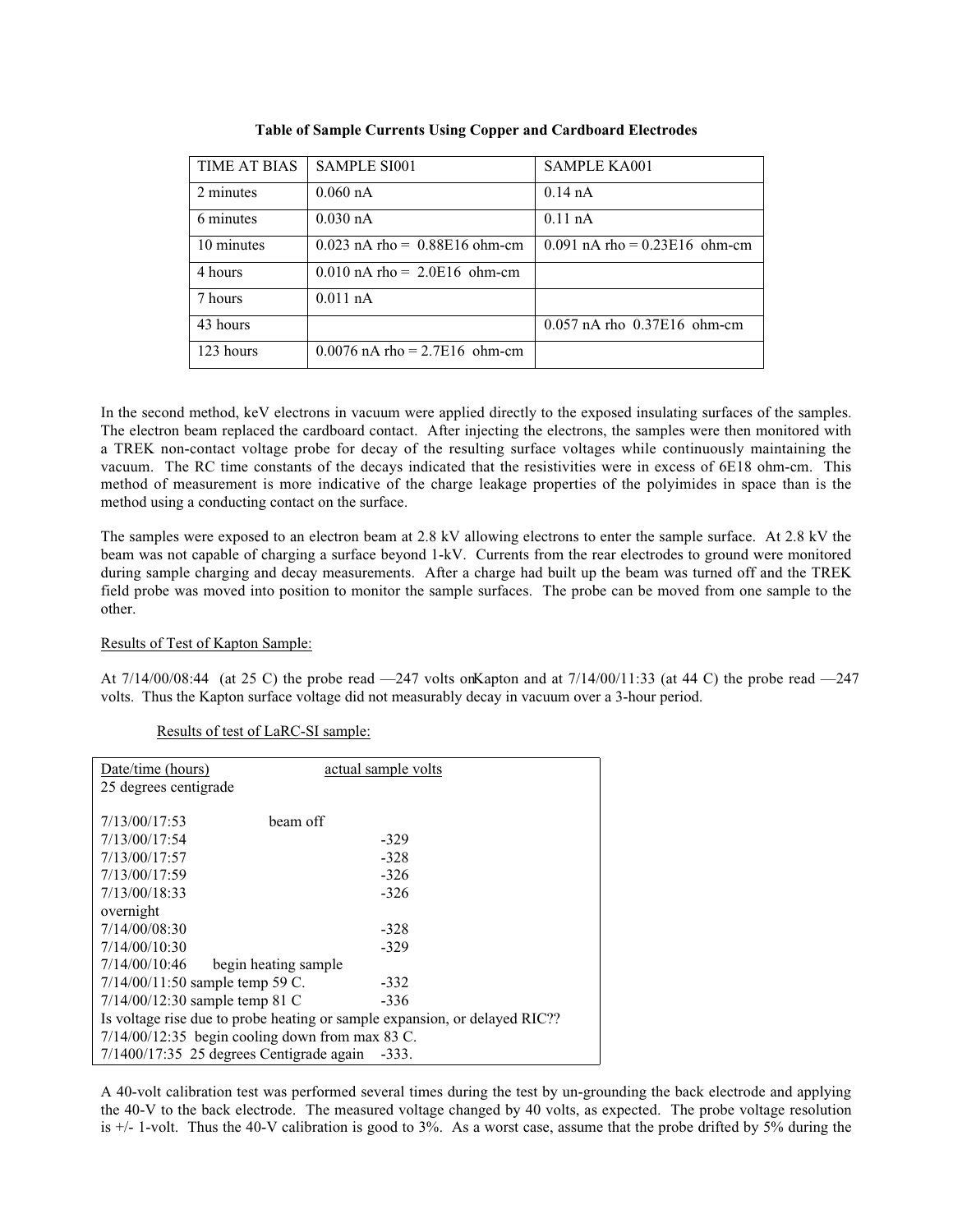24-hour test. If so, then one may assume that the sample discharged by up to 5% while the probe indicated no discharge. With this assumption we can estimate a lower bound on the time constant and therefore on the resistivity.

Assuming a charge decay of 5% and using the equation:  $e^{-t/\alpha}$  = .95, when t=24 hours and  $\alpha = \rho \epsilon$ , ( $\rho$  = resistivity, and  $\epsilon$  = permittivity)

 $-t/\alpha = \ln(.95)$ , t = 86,400 seconds,  $\ln(.95) = -0.051$ 

 $\alpha$  = -t/ln(.95) =  $\alpha$  = 1.7E6 seconds = 19 days.

A charge decay time constant of 19 days is the lower bound on our measurements. The measurements do not exclude an infinite time constant! This time constant implies a sample resistivity,  $\rho$ , as follows:

 $p\epsilon = (p)(8.85E-14F/cm)(3.12) = 1.7E6$  sec

 $ρ = 0.062E20 = 6.2E18 ohm-cm, or larger.$ 

Such a resistivity is very much larger than the resistivity measured earlier by the classic applied bias method using conducting contacts, and at least a factor of six larger than indicated in the handbooks. Apparently the insulator-metal interface injects mobile charge into the insulator more efficiently than does thermal ionization of the insulator molecules themselves.

### B) CRRES/IDM Space-based Test of Dark Resistivity of FR4 Circuit Board Insulator.

Samples in geometry #4 on IDM/CRRES [4] were modeled using published methods [6, 7], and both the geometry and the electric field are described in Fig 2. This is an FR4 circuit board with copper on both sides. Here it was assumed that the incident electron flux was semi-isotropic (2E11 per ten hour orbit) 5.56E6 electrons cm<sup>-2</sup> sec<sup>-1</sup> and with a spectrum  $N(E) = N_0 E^{-4}$ , and with no electrons below 100 keV due to a thin (8-mil) aluminum cover between the sample and space. This flux is similar to the strongest fluxes seen by CRRES as shown in Fig. 3. The sample was measured by the slope method [8] to have a coefficient of radiation-induced conductivity of 1E-15 sec ohm<sup>-1</sup> m<sup>-1</sup> rad<sup>-1</sup>.



**Figure 2. Description of Electric Field Profile in Geometry #4 on CRRES/IDM**. Note that the electric field is most negative at the rear copper surface, and most positive at the front copper surface.



**Figure 3. High-energy Electron Flux incident on the Samples over the Life of CRRES, 1067 Orbits, and Pulse History Summed Over All CRRES/IDM Samples. [4]**

As shown in Fig. 2 the electric field magnitude is maximum at the surfaces of the copper, and is designated as E-front and E-rear in the figures. The calculated electric fields E-rear and E-front are provided in Fig. 4. Here, the dark resistivity was modeled with two values: 1E19 and 1E18 ohm cm. It helps to emphasize that threshold for pulsing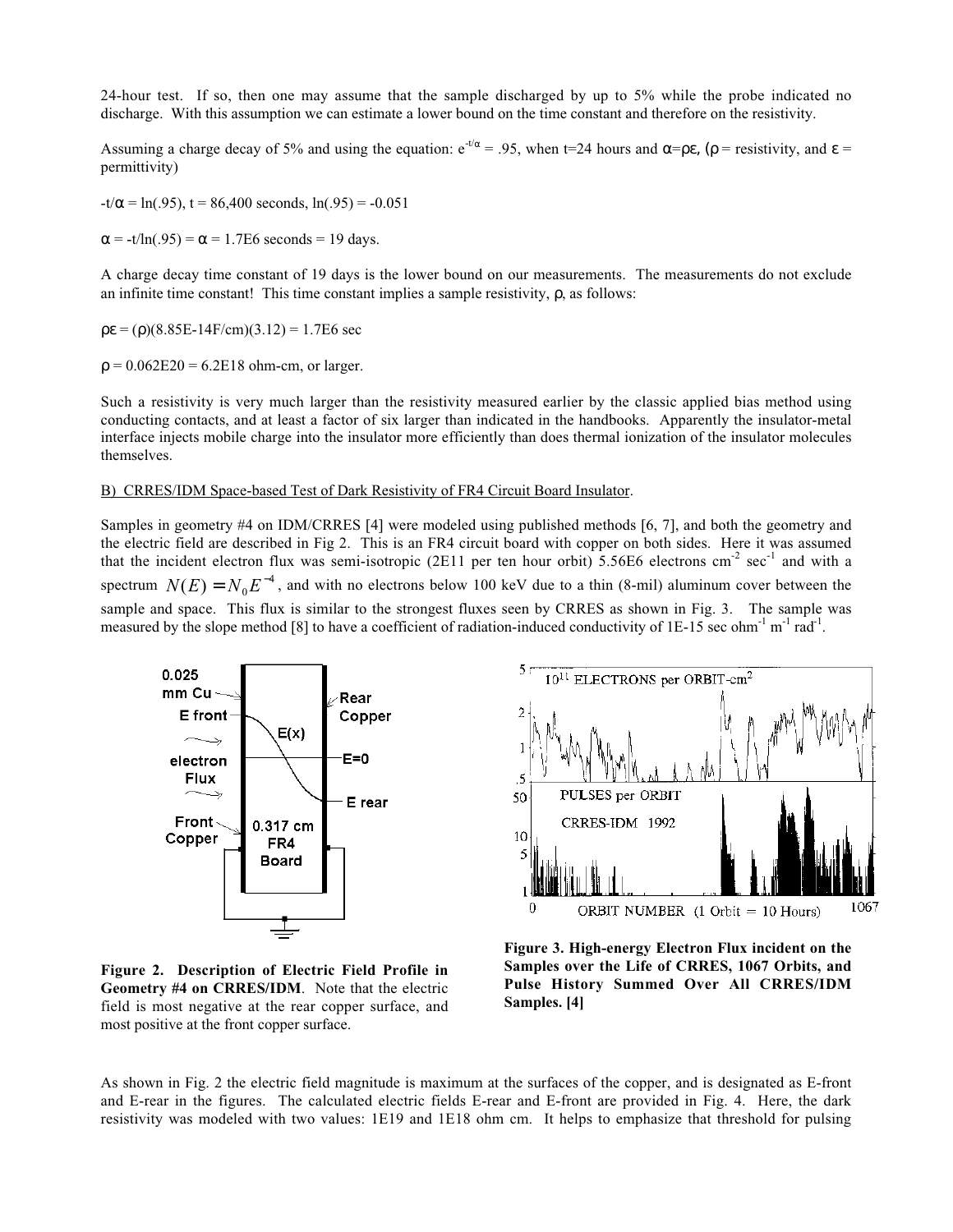

occurs at roughly 1E5 V/cm. Therefore, if the dark conductivity is much less than 1E18, one would not expect much pulsing in space.

**Figure 4. Calculated Electric Field in CRRES/IDM Sample Configuration 4 for Two Assumed Values of Dark Resistivity (ohm-cm)**. The Field Units is 1E5 V/cm.



**Figure 5. Pulse History for CRRES/IDM Sample Geometry 4**. Pulsing begins after 245 days in space. [4]

The pulse history for the geometry 4 sample in space is provided in Fig 5. Based on Figs 2-4 one may conclude the following. The fact that pulses occurred probably indicates that the electric field in the sample attained approximately1E5 V/cm or more. This is a rough threshold for pulsing in most materials. Also, based on the results in Fig. 4 one may assume that the dark resistivity must have been more than 1E17 ohm cm in the sample when pulsing occurred.

At this point one might be tempted to hypothesize that for the first 200 days the sample may have had a lower resistivity, below 1E17 ohm cm, and therefore did not pulse. However, the next discussion shows that the time delay for pulsing is a radiation effect. Whether the radiation alters electrical conductivity, or provides other conditions which increase the rate of pulsing is unknown.

### II. RADIATION EFFECTS ON INSULATOR PULSING CHARACTERISTICS.

Most of the ground radiation tests were performed with beam current density of approximately  $0.5 \text{ nA/cm}^2$ . The 0- to 35- keV ground test beams irradiated an insulated surface of the sample while the unirradiated side was in contact with a metal, usually copper connected to a 50-ohm oscilloscope. At such current density the surfaces of the samples typically achieve nearly steady state voltage within two minutes of initiating the beam. The surface voltage achieved is typically about 5 kV below the accelerator voltage. Thus the beam energy has a simple relation to the surface voltage. Since the electrons penetrate only a few microns into the sample, the full surface voltage is distributed nearly uniformly throughout the sample thickness.

#### A) Radiation Fluence Alters the Pulse Rate of Insulators — Ground Tests.

Impressing a very high voltage, more than 1E6 V/cm, across an insulator would cause rapid pulsing. However, existing space data indicated that pulsing is infrequent and therefore one must conclude that such high electric fields are not impressed on the insulators in flight. An FR4 board with 3.1 mm thickness was chosen for this ground test because the electric field produced by 35 keV electron bombardment in ground tests would not exceed 31 kV/3.1 mm = 1E5 V/cm. The board had copper covering the back and connected to ground through the 50-ohm oscilloscope. The front of the board, exposed to the beam, was FR4 insulation.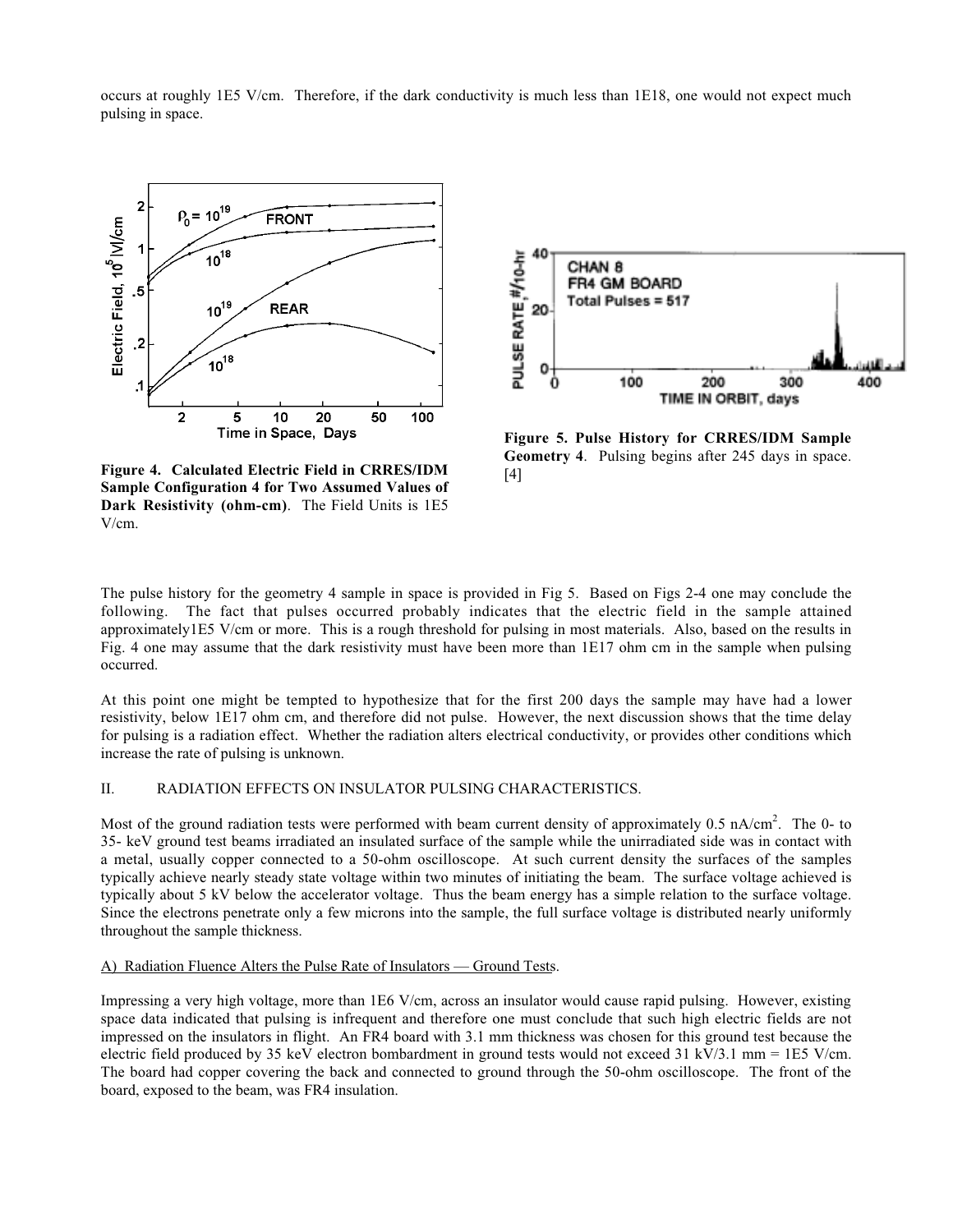At moderate internal field strength in FR4 circuit board there is a period of time under radiation that is required before pulsing begins. Typical FR4 samples at moderate internal field (1e5 V/cm) often do not pulse until they are radiated for a full day. We performed an experiment to determine if the delay is caused by drying-out induced by vacuum, or some other effect. A sample was allowed to dry out for several days before being tested.

Figure 6 describes the history of the FR4 sample. First, more than 140 hours of vacuum exposure was accumulated prior to radiation. For all of the electron beam exposures, the flux was approximately  $0.5 \text{ nA/cm}^2$ . This flux charges the surface to 25 kV or more within a few minutes, after which the surface remains at high voltage even when a pulse occurs. The pulses do not substantially discharge the surface. The first irradiation occurred about 143 hours after the vacuum was established, and was a 1-hour exposure to 10 keV electrons. The second exposure ramped up the electron energy in several steps to a maximum of 35 keV during a nine-hour period. The third and fourth exposures were each continuous for ten hours at 35 keV. Pulsing did not begin until midway in the third exposure.

The oscilloscope was always set to high sensitivity, trigger threshold set to 0.5 volts or 10 mA, until pulsing began. (The pulse sensitivity on CRRES/IDM was typically about 1-volt on 50-ohms.) The first pulses went off-scale, so the sensitivity was subsequently reduced to keep pulsing on-scale. In this manner, pulses would not be missed. Once pulsing was established, it was remarkably consistent in amplitude.

PTFE Teflon has also been studied in ground tests. The conductivity of PTFE Teflon has been seen to increase as radiation accumulates. [9] Therefore one would expect pulsing to decrease as fluence increases in PTFE, and this is what was observed for the PTFE material on CRRES/IDM.

**Conclusion:** FR4 Circuit board must accumulate some radiation dose before it easily pulses, in this case 13 hours at 0.5 nA/cm<sup>2</sup> of perhaps 10 keV electrons, or roughly 1.5E14 e/cm<sup>2</sup>. PTFE Teflon becomes more conductive as radiation fluence increases and therefore should experience decreasing electric field and decreasing pulse rate with increased fluence. This is consistent with the space data from CRRES.

### B) Radiation Fluence Alters the Pulse Rate of Insulators - CRRES/IDM in Space.

Figure 7 shows the history of FR4 circuit boards in space. The samples with the designator NM (no metal) have the open front surface similar to samples tht produced the data in Fig. 6. The designator FM means floating metal on the front and GM means the front was grounded metal as in Fig. 2. The electron flux history for all CRRES/IDM samples is provided in Fig. 3. Pulsing on these samples dramatically increased after exposure to  $4E13$  e/cm<sup>2</sup>. The CRRES/IDM electron flux was provided primarily by electrons in the range 200 keV to 500 keV. It is no surprise that (compared to 10 keV electrons) fewer of these are required in order to alter the dielectric and thereby enhance pulse rates.

On CRRES/IDM the PTFE circuit board sample showed frequent pulsing early in the flight, decreasing dramatically as dose accumulated. This can be seen in Fig. 8. Thus the PTFE material behaved in space as if its increase in conductivity as radiation fluence accumulated caused a reduction in the pulse rate. Presumably the pulse rate decreased because the electric field decreased

# III. DEPENDENCE OF PULSE RATE ON INTERNAL ELECTRIC FIELD

### A) Ground Tests of Pulse Rate vs. Internal Electric Field.

FR4 circuit board, four samples of each thickness, was tested with a 30 keV beam energy at three thicknesses: 3.18 mm, 1.58 mm and 0.8 mm. First the samples were radiated until a stable rate of pulsing developed. The two thicker boards were irradiated at 0.5 nA/cm<sup>2</sup>. The thinnest board was irradiated at 0.1 nA/cm<sup>2</sup> in order to keep the pulsing slow enough for the scope and data-compiling computer to keep up with it. At this low flux it takes longer to recharge the sample surface and develop the strong electric field after a pulse, thereby slowing the apparent pulse rate.

Knowing the beam energy, one may estimate the electric field strength in the sample. The pulse rate data for the three thickness are provided in Fig. 9. The curve is dashed because the dead-time effect at the high beam energy makes it difficult to evaluate both the actual pulse rate and the electric field. It is clear that the pulse rate depends on electric field. The highest pulse rate was produced in the sample with the smallest electron flux. Electric field is more important than is flux for controlling the pulse rate.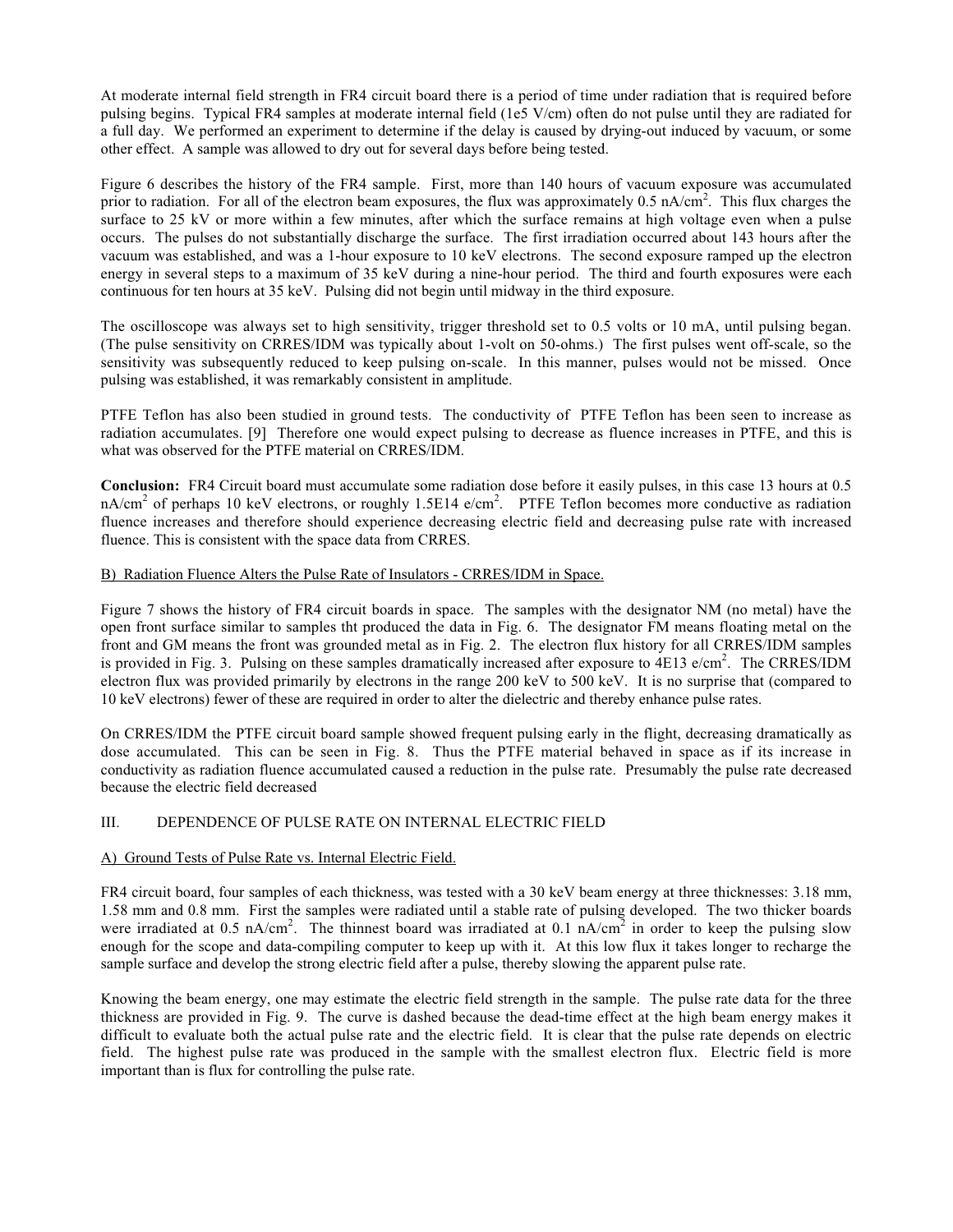

Figure 6. **Vacuum and keV Electron Exposure History of the FR4 Sample**. When the beam was on, the flux was  $0.5$  nA/cm<sup>2</sup>.

PTFE INS. WIRE

PTFE NM BOARD

IЩ

1067

CHAN 1

 $\overline{7}$ 

PULSES PER ORBIT  $\overline{7}$ 

7

 $\mathbf{0}$ 

'o

PULSES 9, 0

ille terroria

CHAN<sub>9</sub> FEP FM **PULSES 23, 1** 

**CHAN 16 PTF**<br>PULSES 280, 21



**Figure 7. Pulse Rates for the FR4 Circuit Board Samples on CRRES/IDM.**



**Figure 8. Pulse Rates on Teflon and Other Samples on CRRES/IDM.** Both the Teflon Wire and the Teflon Circuit Board Pulsed Less Frequently as Fluence Accumulated in Space. Note that the FEP Teflon did not behave similarly. It does not become much more conductive with increased fluence.

**ORBIT NUMBER** 

**Figure 9. Pulse Rate on FR4 Board in 30 keV Ground Tests at each of the three thicknesses, 3.18, 1.58 and 0.8 mm**. The pulse rate is least in the thickest board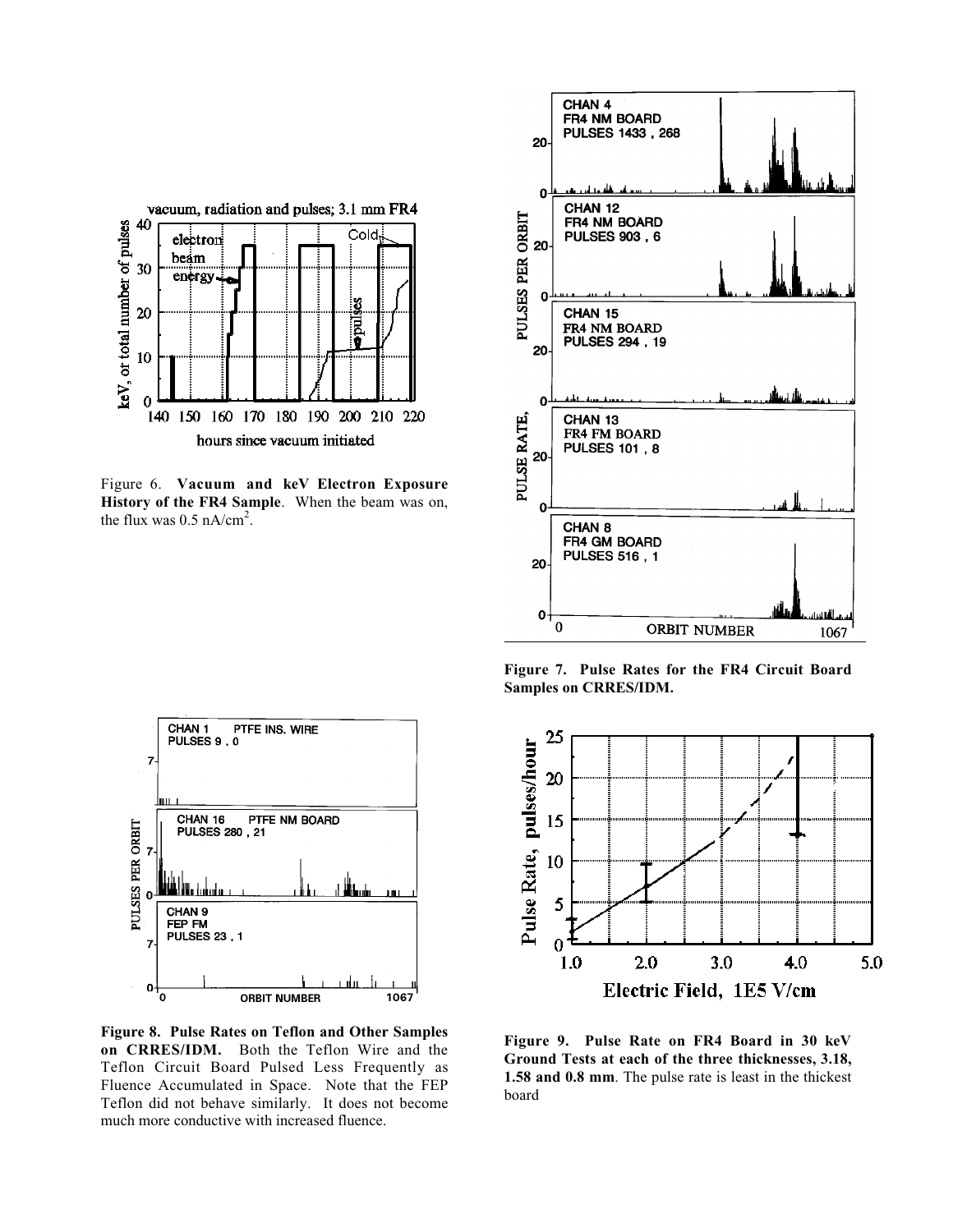



**Figure 11. Dependence of Pulse Rate and of Pulse Voltage Upon Beam Energy.** Beam energy is a surrogate for internal electric field.

**Figure 10. Pulse Rate on CRRES/IDM**

#### B. CRRES/IDM In-space Pulse Rates.

Figure 10 provides a summary of the CRRES/IDM pulse rate data. This information is also implicit in Figs. 3, 7 and 8. The vast majority of the CRRES/IDM pulses were generated by FR4 circuit board. The amount of material under test in Fig. 10 was roughly equivalent to the amount of material under test in Fig. 9. From Fig 10 we see that the in-space maximum pulse rate was 8 pulses per hour, very close to the pulse rate in Fig 9 at 2E5 V/cm.

At an electron flux of 2E11 e/cm<sup>2</sup> —10 hrs, Fig 10 indicates a pulse rate of 0.5/hr. However, Fig. 4 indicates that for this flux on CRRES the electric field internal to grounded FR4 is of the order 1E5 V/cm. Figure 9 suggests that at this field strength the pulse rate will be of order 2/hr, a remarkably similar result to Fig. 10. This level of agreement encourages us to continue to pursue ideas about characterizing pulse rate as a function of electric field. Here, pulse rate correlates better with electric field than with high-energy electron flux.

### IV. RELATIONSHIP BETWEEN PULSE AMPLITUDE AND EITHER ELECTRIC FIELD OR PULSE RATE.

#### A) Ground Tests of Pulse Amplitude and Pulse Rate.

A cable bundle test was performed at 0.5 nanoamperes per square centimeter at electron beam energies from 10 keV to 30 keV. With cables it is difficult to estimate the internal electric field and the surface voltage because the geometry is so complex. It suffices to know that in this energy range the insulation is not penetrated by the electrons, and the surface potential and internal electric fields scale approximately with electron beam energy. Being cylindrical and irradiated by a plane parallel beam, various parts of the insulation are at various voltages and electric field strengths. Figure 11, a graph of pulse rate and peak amplitude with respect to electron beam energy, indicates that rate and amplitude both scale together with electric field strength. This relationship has been found to be similar in all data sets where it is possible to analyze the data in this manner.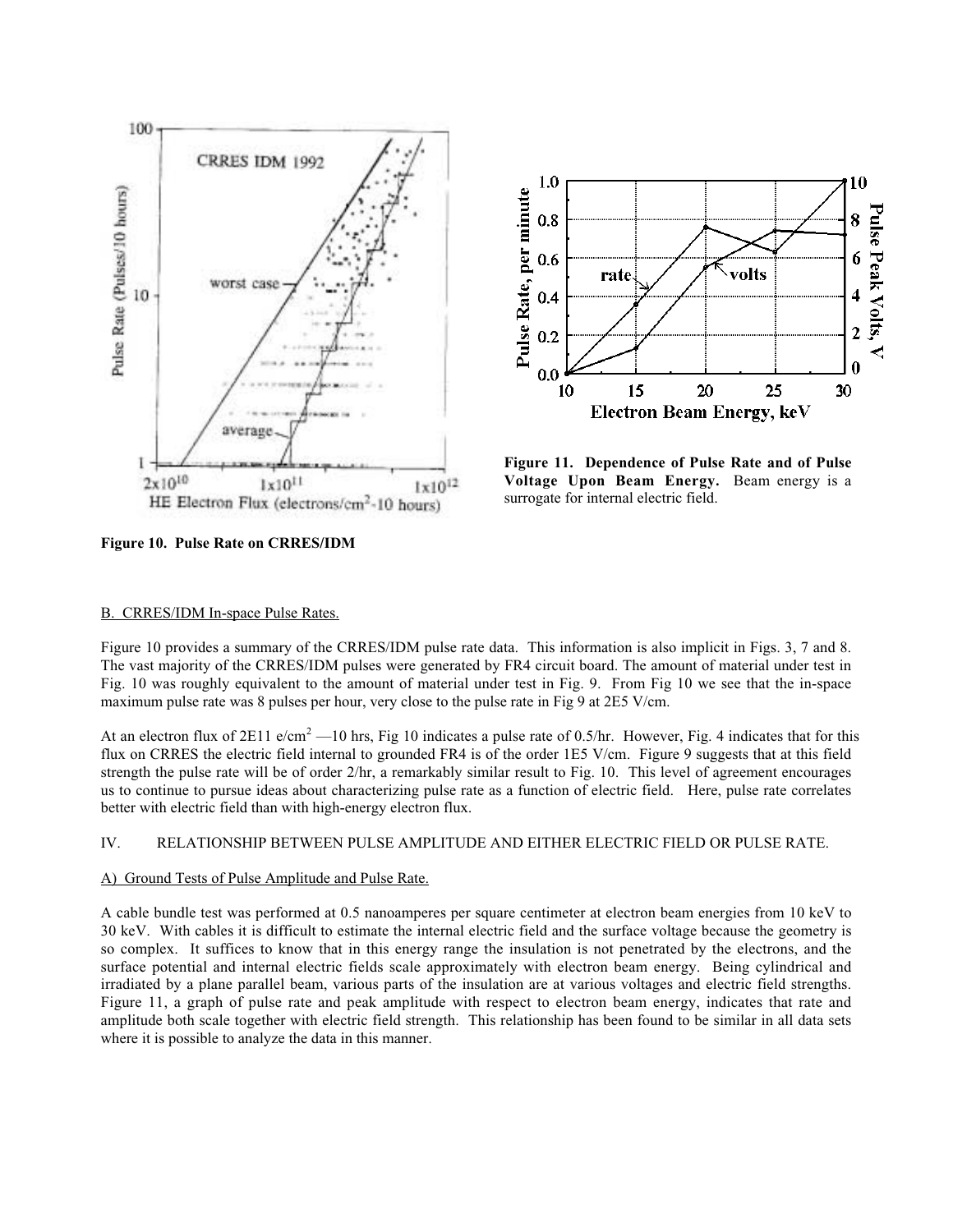#### B) CRRES/IDM data for Pulse Amplitude and Pulse Rate.

CRRES did not accurately measure the amplitude of the pulses. Basically, one can only discriminate between two amplitudes (small and large) on most of the CRRES samples. [4] Although it has not been done, it would be possible to compare the two pulse amplitudes with electron flux on CRRES. It would also be possible to predict electric field as a function of flux, in a fashion similar to that in Fig. 3. Higher flux provides higher field, which in turn would be expected to provide larger pulses. This comparison remains to be done, but the data exists in the CRRES files.

### V. IMPROVING HANDBOOKS AND GUIDELINES

Guidance for preventing/mitigating spacecraft charging is currently provided by NASA-HDBK-4002 [10] for internal electrostatic discharge, and by NASA TP-2361 [11] for surface charging. These guidelines provide a valuable methodology for limiting the effects of spacecraft charging. Data accumulated since these reports were prepared, however, indicate that the following modifications should be considered for future updates:

For NASA TP-2361: At the time this guideline was prepared, the details of the arcing process were not well defined. Recent research also indicates that there are several other arcing scenarios than the one presented in Figs. 5-8 of TP-2361, and that these may be more realistic for predicting a system's response to a discharge. The concern here is that the one example provided in TP-2361 overestimates the pulse amplitude for many spacecraft situations, but may underestimate it for special cases. It may lead to expensive over-design in some cases if the analyst is not highly sophisticated. Experience shows that common sources of arcs (see below) include intra-surface pulses and interior pulses. Future guidelines need to provide methods for determining the probability for occurrence of each of the discharge arcing scenarios to help in designing and testing spacecraft. A final issue is that test techniques (not part of the original Guideline) need to be standardized for evaluating the new materials that are being developed.

For HDBK-4002: As in the case of surface discharges, several recent developments allow us to make better estimates of internal electrostatic discharges. In particular, since the publication of the Handbook, electric field strength inside insulators has been found to be the major determinant of pulse magnitude and discharge rate. Methods for calculating this internal field strength and the distribution of pulse currents on circuits have also been refined, but need further research. Real in-space pulse rate data are available that can be compared to pulse rates from ground tests. Finally, improved data on electrical conductivity in insulator materials should be obtained in order to predict the charging of particular materials.

Expanding on the above, we will briefly consider further the effect of new arc scenarios as opposed to the scenario in TP-2361. Sections 2.3-2.4 of NASA TP-2361 provide a sample case analysis as an exercise. A portion of a spacecraft composed of OSR solar array, MLI, and spacecraft ground was shown for an example as the source of a discharge. The discharge to space originates with one of the two insulators as shown in Fig. 12. While this is certainly one arc scenario, alternate discharge current paths also exist which may be likely. These are indicated on a revised version of the original Guidelines plot, Fig. 12.



**Figure 12. Surface Discharge Current Paths on a Typical Spacecraft.** The MLI is presumed to be shaded from the sunlight.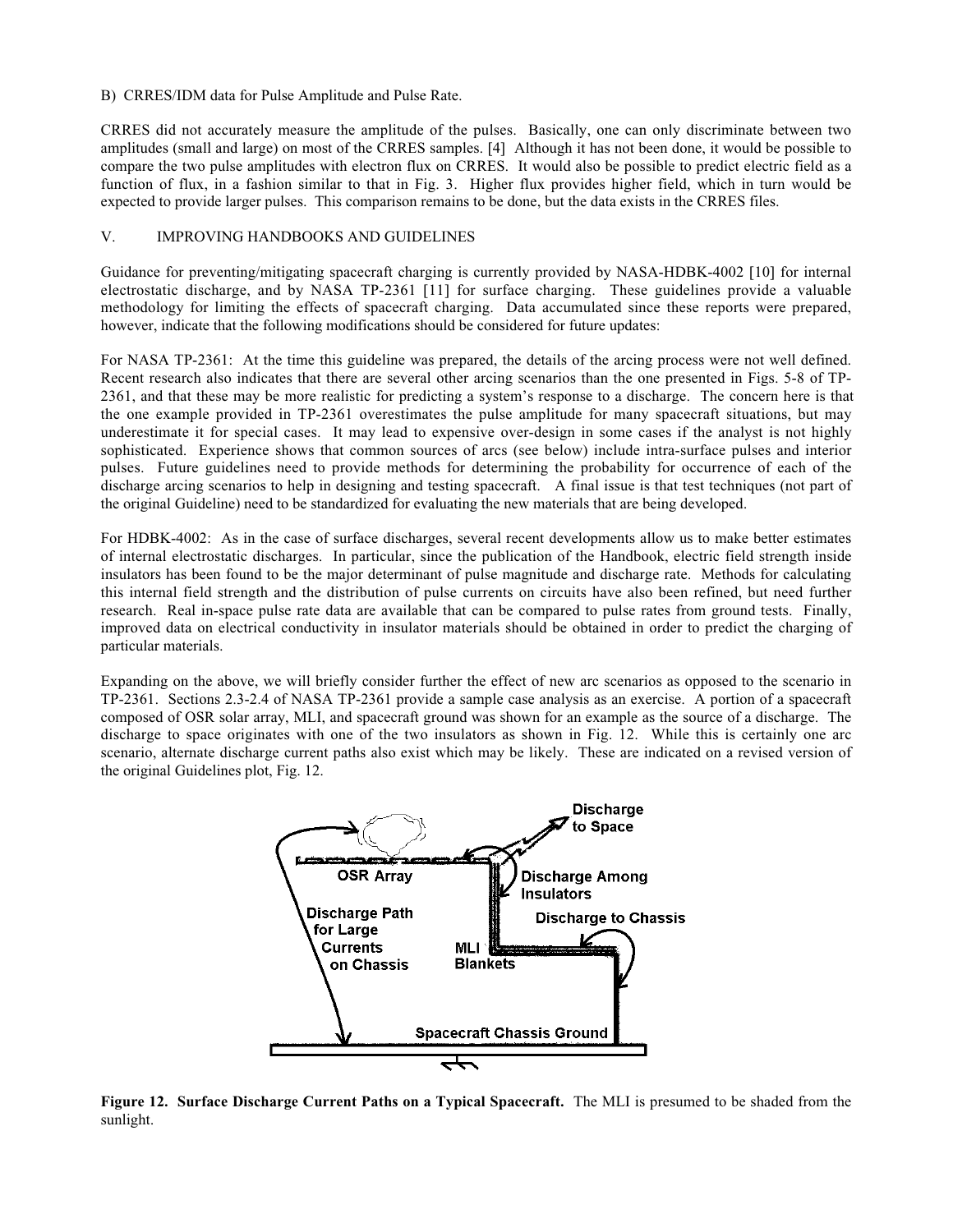The objective in evaluating the effects of these surface discharges is to determine the discharge current which flows to sensitive circuits located on the spacecraft chassis. Here, in addition to the Guidelines arc, we consider, as illustrated in Fig. 12, discharges among insulators, discharges to the nearby chassis, and a discharge path for currents over long distances on the chassis. The discharge among insulators causes a local current to flow in the metal directly attached to the insulators, but little current at large distances. This current consists of a redistribution of the existing image charges in the metal ground planes on the insulators, but negligible current beyond that region. Provided that no wiring passes near this region, there will be little signal impressed on sensitive circuits. Another discharge path is from the MLI to nearby chassis. This also produces only a local current flow. The discharge to space and the discharge to distant points on the chassis may, however, produce large currents on the chassis near sensitive wiring.

In its Fig. 8, NASA TP-2361 estimates the pulsed discharge current to space from the voltage waveform in Fig. 13 to be 30 A. 30-A pulses are indeed seen in the lab when the sample has very large internal field, greater than 1E6 V/cm. Recent testing with more representative spacecraft dielectric internal electric fields, however, indicates that pulses will normally be much less than 3 A. ( In passing, it should be noted that spacecraft recharge over a period of milliseconds to seconds as indicated by the "corrected" lines in Fig. 13.) For practical purposes, the designer needs to determine whether simulations should assume a worst case 30 A pulse or the potentially more nominal, 3 A pulse. Additionally, the designer should determine which of the four (or more) discharge paths occur as depicted in Fig. 12 in order to determine coupling to sensitive circuits.



**Figure 13. Predicted Discharge Current from NASA TP-2361.** A large spacecraft would require 3 nF capacitance with respect to space plasma ground in order to produce the 30-A discharge in Fig. 8 of NASA TP-2361. Assuming this to be possible, lab tests of MLI and OSR have measured discharge currents of 30 A provided that the electric field in the MLI is very high. However, in what are now believed to be more representative spacecraft arcing configurations, recent lab tests imply that the pulses will be like the lower curve in the figure--e.g., smaller than 3 A. Realistic internal fields produce the smaller pulses. Furthermore, when spacecraft are at high charging voltage they are often at low capacitance to plasma, thus reducing the discharge to space even more severely.

Another issue to consider in future guidelines is that the surface voltages should be calculated by including the contribution of charge by currents inside the insulators together with the currents from the space plasma. Specifically, currents and voltages inside the insulators are equally important in determining both differential spacecraft charging voltages and arcing characteristics as are the external currents. Further, in typical situations the electric fields inside spacecraft insulators appear to be of order 1E5 V/cm, not 1E6 V/cm. As a result, based on recent tests at 1E5 V/cm, real pulses will typically be much smaller than previous estimates (<3 A as opposed to 30 A).

Lab tests of samples producing 30-A pulses have been found to experience a rapid pulse rate of many pulses per hour. A large internal field strength of 1E6 V/cm during the lab tests is believed to be responsible for the rapid pulse rate. To date, such high rates have been seen only rarely in space. [12-17] The SCATHA spacecraft observed high arcing rates on only 2 days out of ~2.5 years, and during electron beam operations. This is believed to be further evidence that electric fields in surface insulators are normally much less than 1E6 V/cm.

Although large differential surface voltage has been measured on SCATHA, DSCS [14,15,17-19] and other spacecraft, the measured surfaces were separated by large distances (several mm or more) from the spacecraft grounds. Because the distances were large, only small electric fields in the insulators were necessary to develop the measured high differential voltages. Specifically, differential voltage of several kV over several mm of distance provides only 1E4 V/cm.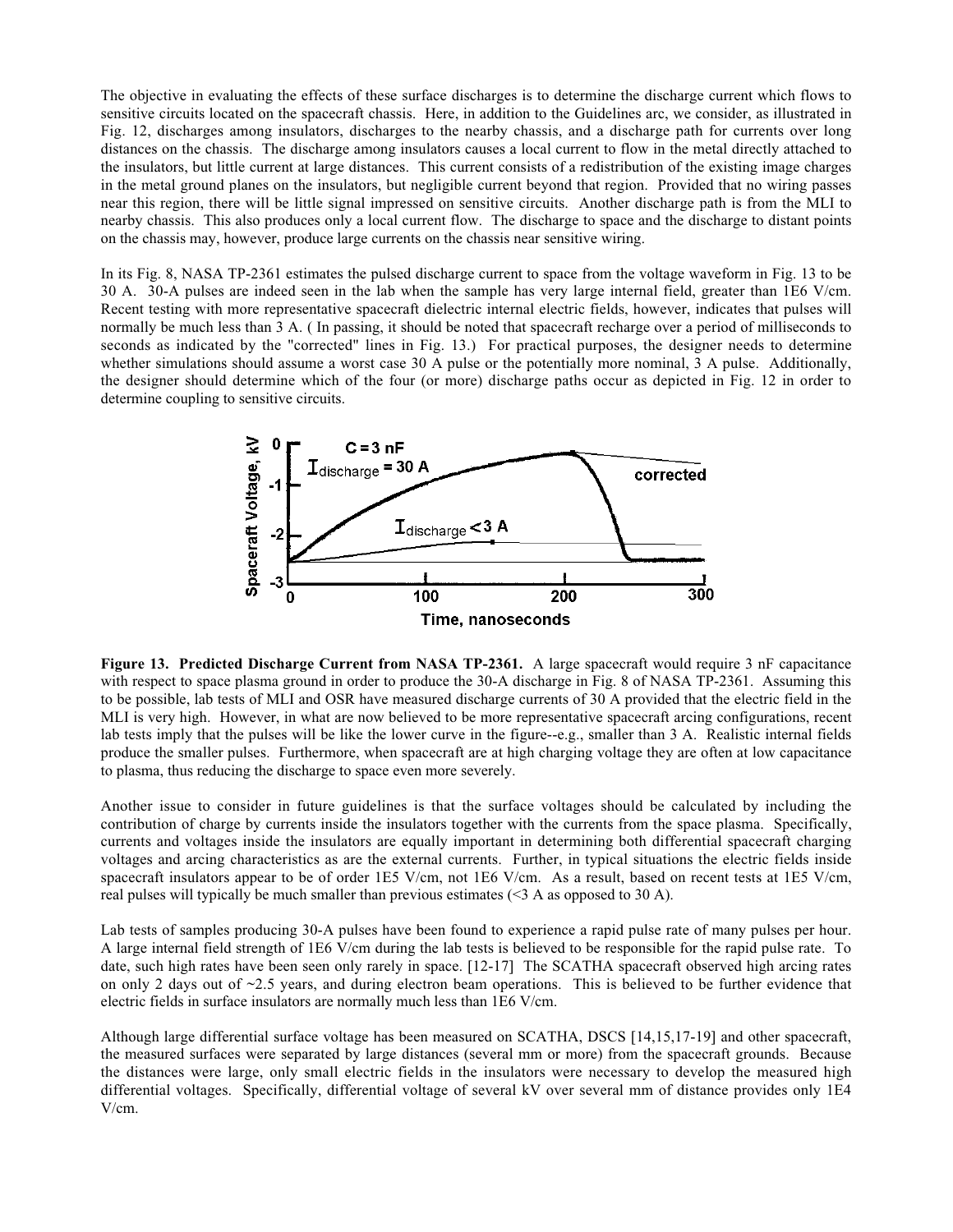CRRES experienced many periods of high surface charging and many anomalies. [20] Surface potential was monitored independently by a Langmuir probe and by a low-energy proton spectrometer. None of the anomalies occurred when the surface was charged more than 30 volts with respect to plasma potential [20] although the spacecraft was charged to over 1 kV at other times for substantial time periods. This is another indication that the few surface insulators on CRRES may not have been stressed.

### **CONCLUSIONS**

1. Resistivity values of insulators in space may be much higher than values tabulated from ground based testing that used metal electrodes on the material.

2. Resistivity of insulators in the space environment is altered by environmental effects and thereby the patterns of pulsed discharging are changed. In order to provide meaningful ground tests, one must carefully consider this possibility when designing the tests.

3. The rate at which some insulating materials initiate discharge pulse events may be altered by total dose effects independent of changes in resistivity.

4. The pulse rate increases rapidly as the internal electric field in the insulator increases above 1E5 V/cm.

5. The pulse amplitude also increases rapidly as the internal electric field in the insulator increases above 1E5 V/cm.

6. Ground test data may be used to predict the pulse rate in space within an order of magnitude. To do this, one needs to: 1) measure the resistivity of the sample, including radiation-induced conductivity, 2) calculate the electric field generated in the sample under space conditions, and 3) measure the pulse rate in ground tests where the same internal electric field is generated. This procedure successfully matched the pulse rate observed on CRRES.

7. Pulse rate appears to be well correlated with pulse amplitude such that it may be an indicator of electric field strength inside the insulator.

8. Sufficient pulse discharge characteristics are now known to allow for more concise testing and design guidelines to be proposed.

The research described in this paper was carried out at the Jet Propulsion Laboratory, California Institute of Technology, under a contract with the National Aeronautics and Space Administration.

### REFERENCES

1. ASTM D-257-91, Standard Test Methods for D-C Resistance or Conductance of Insulating Materials, February 22, 1991.

2. The Guide to Plastics, by the Editors of Modern Plastics Encyclopedia tabulates the resistivity of polyimides as ">1E16."

3. W. Tillar Shugg in Handbook of Electrical and Electronic Insulating Materials, 2nd Ed. tabulates polyimide resistivity as E18.

4. A. R. Frederickson, E. G. Holeman and E. G. Mullen, "Characteristics of Spontaneous Electrical Discharging of Various Insulators in Space Radiations," IEEE Trans. Nuc. Sci. 39, 1773-82, December 1992.

5. P. G. Coakley, M. J. Treadaway and P. A. Robinson, Low Flux Laboratory Test of the Internal Discharge Monitor Intended for CRRES, IEEE Trans. Nuc. Sci. 32, 4066-72, Dec. 1985.

6. A. R. Frederickson, Charge Deposition, Photoconduction, and Replacement Current in Irradiated Multilayer Structures, IEEE Trans. Nuc. Sci. NS22, 2556-2561 (1975).